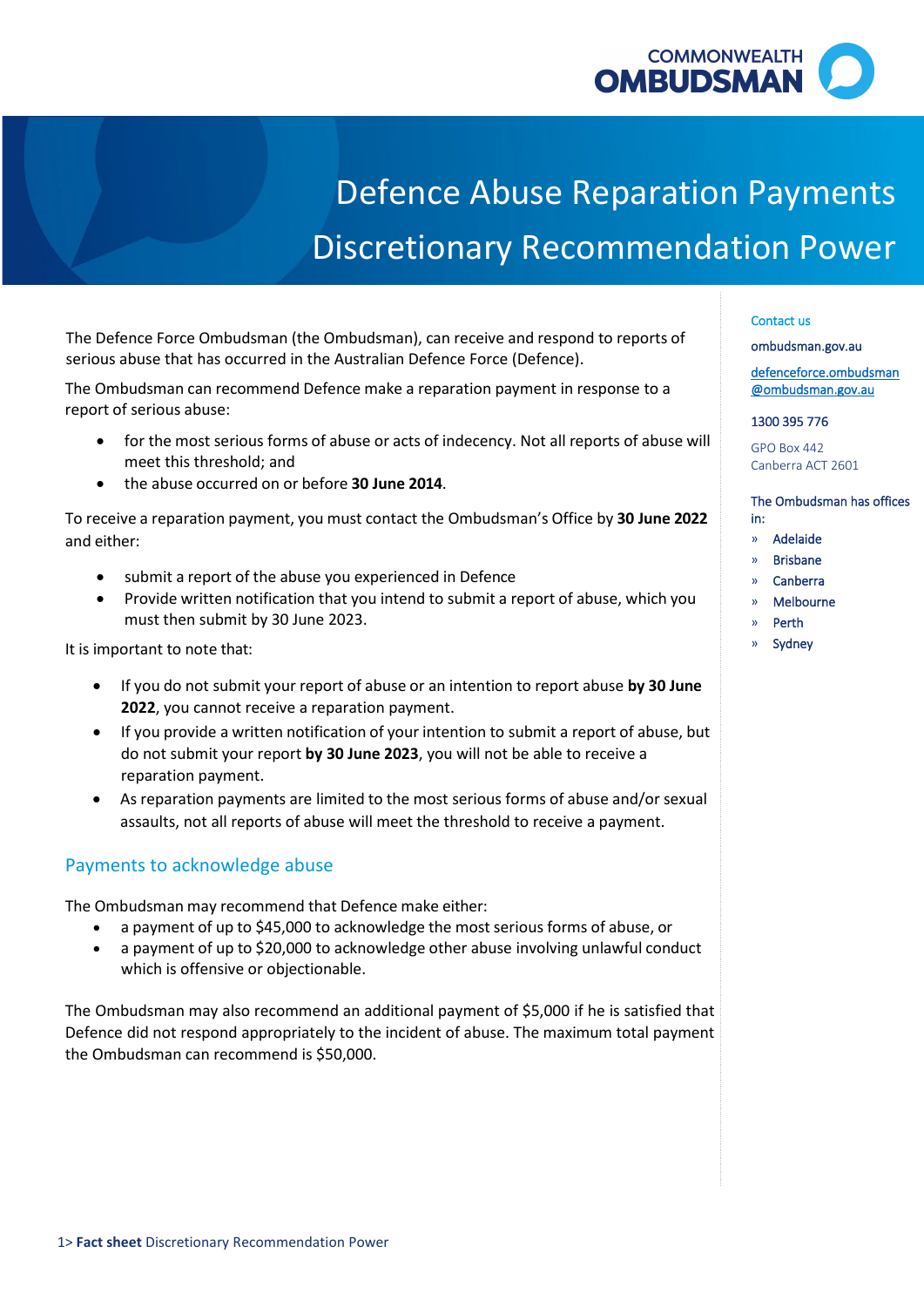## What we take into account when making a recommendation

 The Ombudsman's decision to recommend a payment and the payment amount is a discretionary decision. This means there is no 'eligibility' criteria which, if satisfied, will determine whether the Ombudsman recommends a particular payment in the same way there is for other government claims. Rather, it is up to the Ombudsman's discretion to decide whether to make the payment based on the circumstances.

The decision to recommend a payment has two stages:

- 1. The Ombudsman will consider all the circumstances of each report and decide whether to recommend to Defence that it make a reparation payment.
- 2. Defence will then decide whether to accept the recommendation and make the payment.

 When considering whether to recommend a reparation payment the Ombudsman will consider a number of factors, including but not limited to:

- • the nature of the abuse
	- o whether there was sexual abuse, serious physical abuse or serious bullying and harassment
	- $\circ$  if there was sexual abuse, whether it constituted penetrative abuse, contact abuse or exposure abuse, as these concepts have been defined for the purposes of the National Redress Scheme<sup>1</sup>
	- o whether the abuse included other elements contrary to the ordinary community standards of decency
	- $\circ$  if there was serious physical abuse, whether it resulted in physical injuries, and whether the injuries required, or should have required, medical treatment or hospitalisation
- • whether the abuse was a single incident, multiple incidents, or was part of an ongoing campaign of abuse
- • whether the person who alleges abuse was in a position of particular vulnerability, for example, due to the person's age or background
- whether the alleged abusers were in a position of power or authority over the person
- whether the abuse occurred in the presence of others
- whether the abuse was accompanied by credible threats of further harm.

 • sexual abuse of a person is *exposure abuse* if none of that abuse involved physical contact with the person (whether involving penetration of the person or not) by someone else or an object used by someone else.

<span id="page-1-0"></span> $1$  The National Redress Scheme for Institutional Child Sexual Abuse Assessment Framework 2018 defines these three concepts as follows:

 • sexual abuse of a person is *penetrative abuse* if any of that abuse involved penetration of the person (even if the rest of that abuse did not).

 • sexual abuse of a person is *contact abuse* if: (a) any of that abuse involved physical contact with the person by someone else or by an object used by (b) none of that abuse involved penetration of the person. someone else (even if the rest of that abuse did not); and